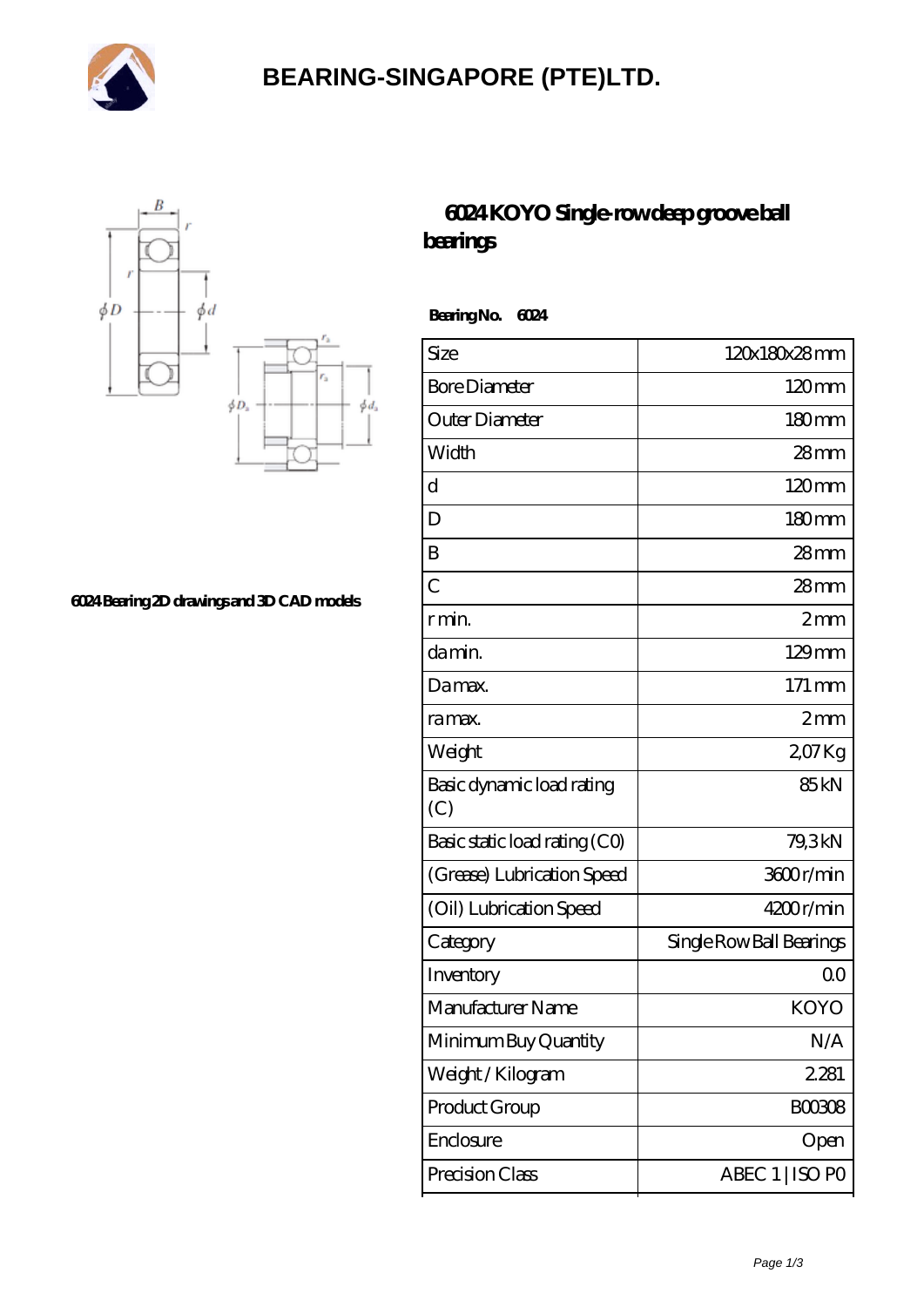

## **[BEARING-SINGAPORE \(PTE\)LTD.](https://m.ryiuy.com)**

| Maximum Capacity / Filling<br>Slot | No                                                                                                                                                                             |
|------------------------------------|--------------------------------------------------------------------------------------------------------------------------------------------------------------------------------|
| Rolling Element                    | <b>Ball Bearing</b>                                                                                                                                                            |
| Snap Ring                          | No                                                                                                                                                                             |
| <b>Internal Special Features</b>   | No                                                                                                                                                                             |
| Cage Material                      | Steel                                                                                                                                                                          |
| Internal Clearance                 | CO-Medium                                                                                                                                                                      |
| Inch - Metric                      | Metric                                                                                                                                                                         |
| Long Description                   | 120MM Bore; 180MM<br>Outside Diameter; 28MM<br>Outer Race Diameter;<br>Open; Ball Bearing; ABEC 1<br>ISO PO, No Filling Slot; No<br>Snap Ring, No Internal<br>Special Features |
| Category                           | Single Row Ball Bearing                                                                                                                                                        |
| <b>UNSPSC</b>                      | 31171504                                                                                                                                                                       |
| Harmonized Tariff Code             | 8482.105068                                                                                                                                                                    |
| Noun                               | Bearing                                                                                                                                                                        |
| Keyword String                     | Ball                                                                                                                                                                           |
| Manufacturer URL                   | http://www.koyousa.com                                                                                                                                                         |
| Manufacturer Item Number           | 6024                                                                                                                                                                           |
| Weight/LBS                         | 5024                                                                                                                                                                           |
| Bore                               | 4724 Inch   120 Millimeter                                                                                                                                                     |
| Outside Diameter                   | 7.087 Inch   180 Millimeter                                                                                                                                                    |
| Outer Race Width                   | 1.102Inch   28 Millimeter                                                                                                                                                      |
| Bearing No.                        | 6024                                                                                                                                                                           |
| r(min)                             | 2                                                                                                                                                                              |
| Cr                                 | 106                                                                                                                                                                            |
| CQr                                | 79.3                                                                                                                                                                           |
| Cu                                 | 360                                                                                                                                                                            |
| fO                                 | 159                                                                                                                                                                            |
| Grease lub.                        | 3600                                                                                                                                                                           |
| Oil lub.                           | 4200                                                                                                                                                                           |